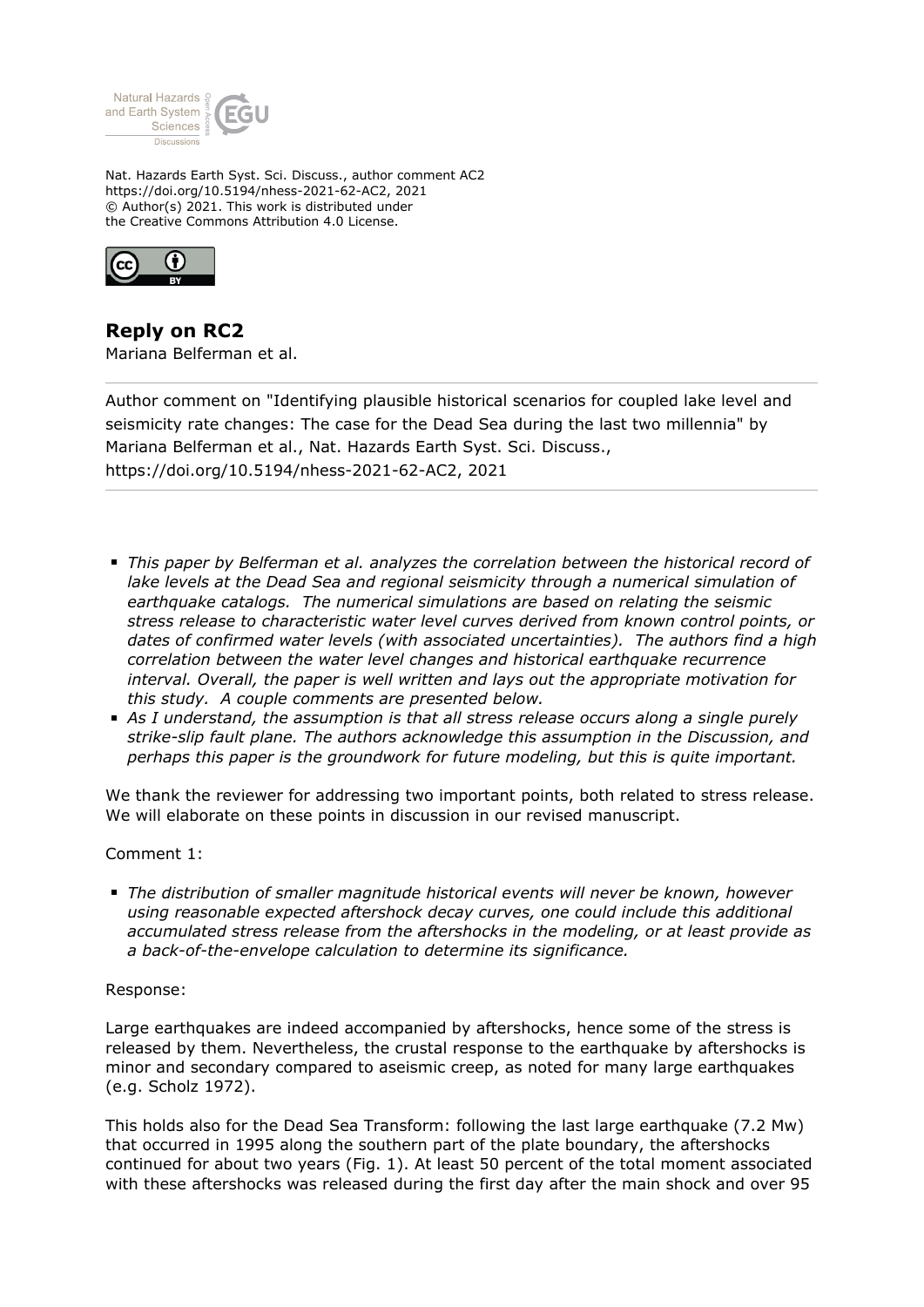percent in the first 3 months (Baer 2008). In total, the moment released by post-seismic deformation in the period of 6 months to 2 yr after the Nuweiba earthquake is about 15 percent of the co-seismic moment release (Baer 2008).

In the time scale presented in our study, when the minimal inter-seismic period is about 50 years, the stress released during post-seismic period of 2 years can be considered a part of the main shock. This is further justified when considering the time-step we chose for the lake level curve 10 years (please see pp.5 row 105)

# Comment 2:

*Secondly, the purely strike slip fault motion is likely an oversimplification of the stress release. As these events result from over-pressurized fault zones the slip distribution likely has non-double-couple components. While the total stress released is governed by the seismic moment, the length and orientation of the principal stress vectors relative to the expected shear stress can be significant for a range of plausible fault plane solutions. The modeling for this is not within scope, however my suggestion is to include some more comments regarding the strike-slip assumption.*

# Response:

The reviewer correctly states that this aspect is beyond the scope of our research, as are other co-seismic aspects. However, we feel that our assumption regarding the strike slip orientation of the faulting process and sensitivity to the water level changes is well founded.

The far-field maximal and minimal principal stresses, in the Dead Sea region are horizontal (Hofstetter et al., 2007; Palano et al. 2013), which is compatible with the nature of the strike-slip faulting (Anderson, 1951).

The tectonic motion at the DSF is characterized predominantly by left-lateral strike-slip regime with a velocity of  $\sim$ 5 mm/yr along various segments (Garfunkel, 2014; Masson et al.,2015; Sadeh et al., 2012). Large earthquakes that initiate clusters are likely to rupture along the straight  $\sim$ 100 km segments (Lyakhovsky et al., 2001). The strike of these segments parallels to the differential plate velocity vector and thus can be approximated by simple shear.

However, it should be added that due to a pull-apart basin structure of DST, it is possible that a significant part of the stress is released during motion along normal faults. For example, some of the major aftershocks and the slip resulted from 1995 earthquake, was along Gulf-parallel normal faulting NW of the main rupture (Baer 2008). In the Dead Sea Basin, GPS surveys indicate dominance of strike slip loading. Hamiel et al. (2018) show that, on a plate scale, horizontal shear loading dominates the velocity north of the lake. Hamiel and Piatibratova (2019) detected a sub mm/yr component of extension across the southern normal fault bounding the Dead Sea pull apart, yet the strike-slip component across this very fault seems much larger.

Nevertheless, the seismic activity induced by the surface water level fluctuations and affected by the faulting regime is determined in turn by the relative orientations of the three principal stresses (Anderson, 1951). In regions where the vertical compressive stress is not minimal (normal and strike-slip faulting), seismic activity is more sensitive to the effective stress change due to water level change, than in regions where it is minimal (thrust faulting) (Simpson, 1976; Snow, 1982; Roeloffs, 1988). This is applicable to a case of reservoirs approximated as "infinite" in horizontal plane (e.g. Wang, 2000), with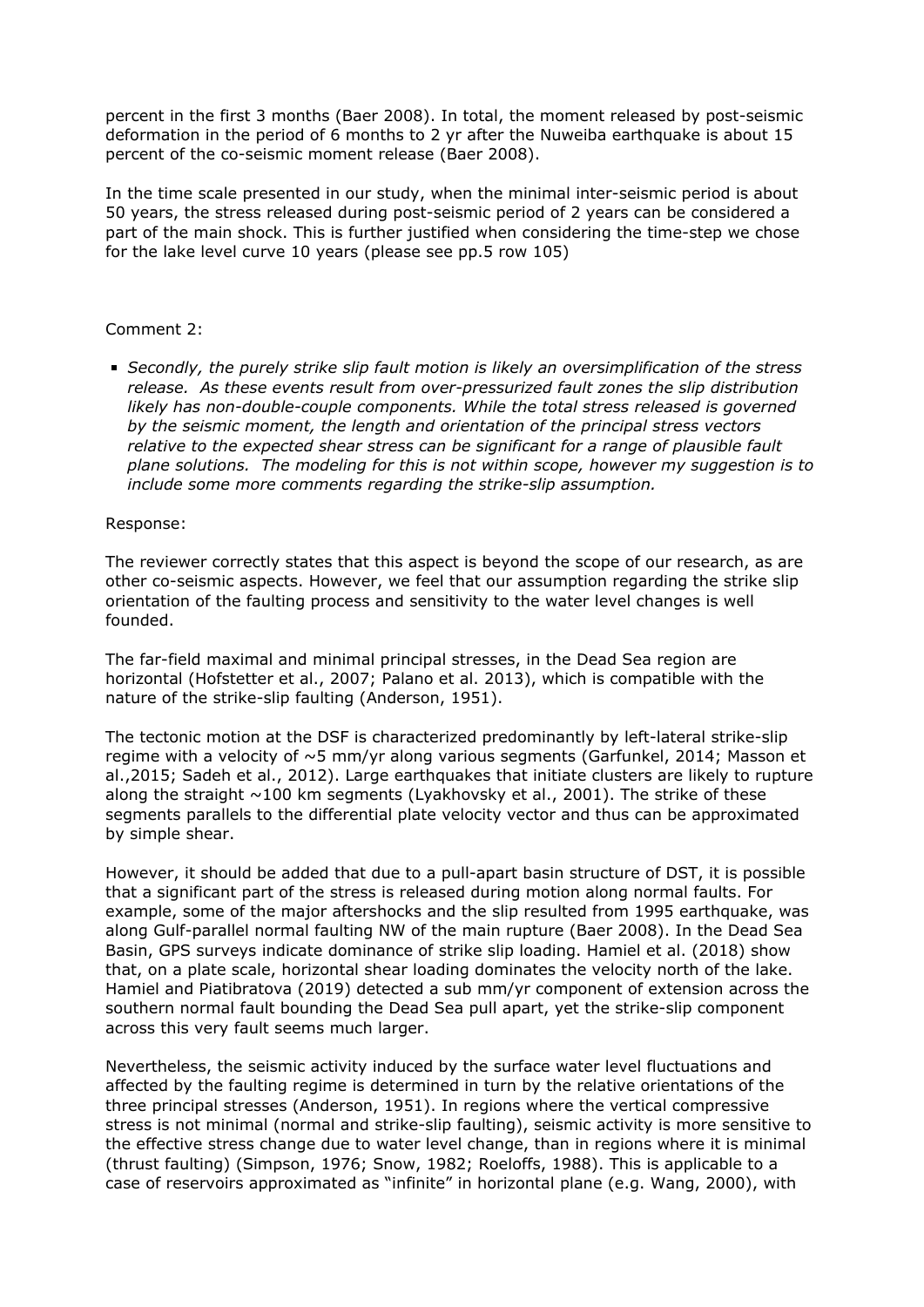respect to the fault zone thickness and location. Such approximation is valid for our study area where the Dead Sea is large enough in a horizontal plane compared to the thickness of the underlying strike-slip fault located in the central part of the valley.

These factors contribute to the high correlation observed between water level changes and historical earthquake recurrence interval.



Figure 1: A cumulative count of aftershock ( $M_d \ge 2.4$ ) following the Mw7.2 Gulf of Aqaba earthquake (22/11/1995). The termination of the series is estimated by the departure of the asymptote from the data or the fit to an Omori-Utsu behavior. Agnon et al., 2021

# Reference

Agnon, A., Barnea, O., Darvasi, Y., 2021. Aftershock series duration and the time for returning to quiescence following a large earthquake. in: Planning Provisional Accommodation for Uprooted Communities; eds.: E. Feitelson, A. Agnon, E. Lederman et al., Final Report Submitted to The Ministery of Science & Technology, p. 4-27, in Hebrew.

Anderson, E. M. (1951). The dynamics of faulting and dyke formation with applications to Britain. Oliver and Boyd.

Baer G., G. J. Funning, G. Shamir, T. J. Wright (2008). The 1995 November 22, Mw 7.2 Gulf of Elat earthquake cycle revisited, Geophysical Journal International, 175(3), 1040-1054. https://doi.org/10.1111/j.1365-246X.2008.03901.x

Garfunkel, Z., 2014. Lateral motion and deformation along the Dead Sea Transform. In: Garfunkel, Z., Ben-Avraham, Z., Kagan, E. (Eds.), Dead Sea Transform Fault System: Reviews. 5. Springer, Dordrecht, pp. 109–150. http://dx.doi.org/10.1007/978-94-017-8872-4.

Hamiel, Y., Masson, F., Piatibratova, O., & Mizrahi, Y. (2018). GPS measurements of crustal deformation across the southern Arava Valley section of the Dead Sea Fault and implications to regional seismic hazard assessment. Tectonophysics, 724, 171-178. https://doi.org/10.1016/j.tecto.2018.01.016

Hamiel, Y., & Piatibratova, O. (2019). Style and distribution of slip at the margin of a pull□apart structure: Geodetic investigation of the Southern Dead Sea Basin. Journal of